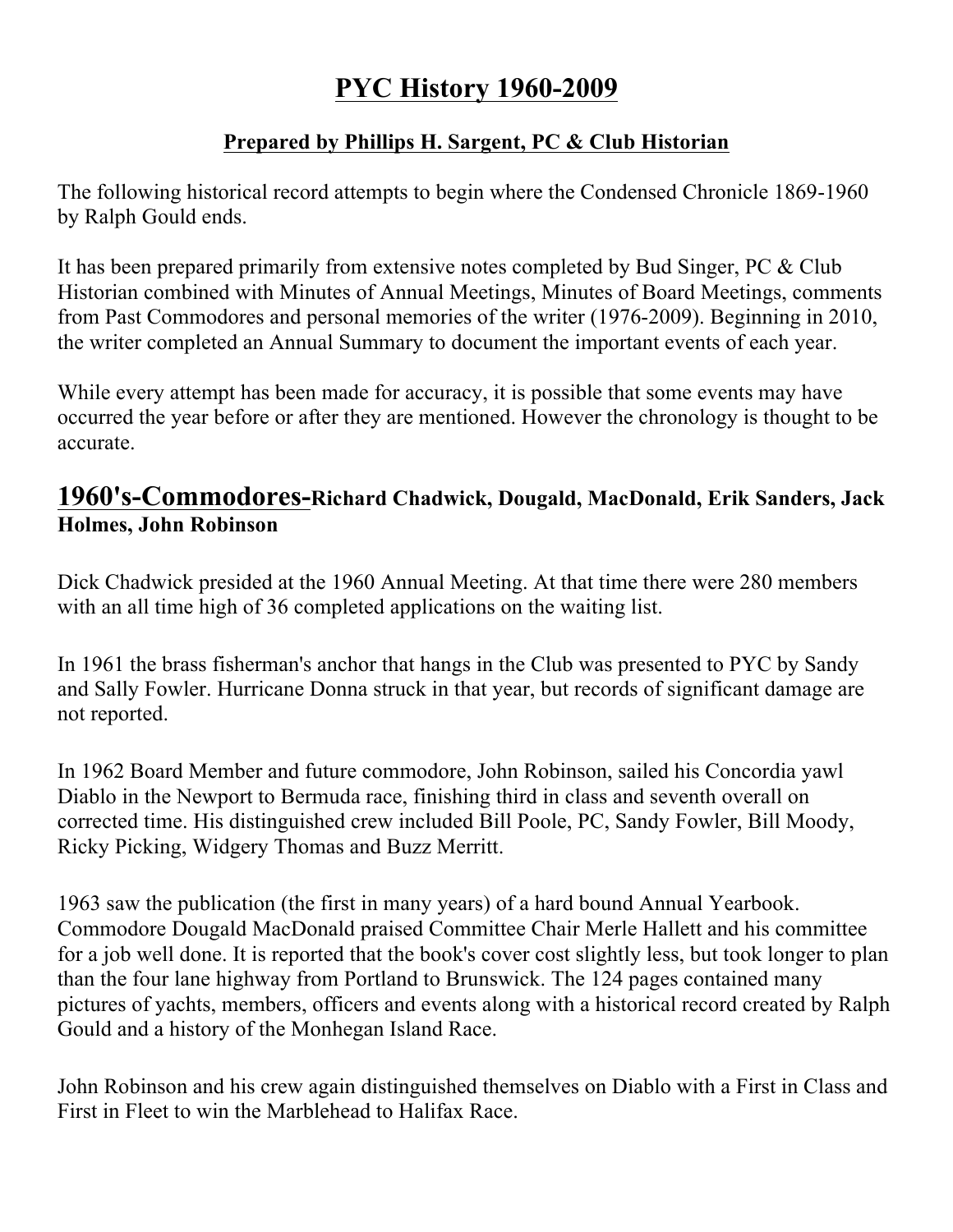Ensign Fleet #8 was chartered in 1964 by PYC owners of the popular 22' Pearson sloop and became affiliated with the National Ensign Class. There were 15 Ensigns racing in Casco Bay among the eventual 1600 that were built nationwide.

A second Annual Yearbook was published in a similar format to the previous. The club underwent a major renovation that provided space for a new kitchen, bar area and men's and women's dressing rooms. Renovations continued in 1965 with winterization of the club house.

One design racing became the dominant racing sport with Ensigns and Turnabouts. Due to outstanding participation by PYC members at the Ensign nationals in Larchmont, NY the Club was selected to host the Nationals in 1966. Later that year, a third one design, the 15' Albacore, joined the fleet to bridge the gap between the 10' Turnabouts and 22' Ensigns. They were tested in February and found that "they maneuvered amongst the ice flows, to have great pep and buoyancy and adequately stable." Being well constructed, fast and reasonably priced 17 were ordered though Handy Boat with 14 being purchased by PYC members. For whatever reason, the class did not have sustained longevity.

A third Annual Yearbook was published under the direction of Commodore Jack Holmes.

April 26, 1969 marked the  $100<sup>th</sup>$  Anniversary of the club. Danforth Company president, Bob Ogg, presented the Club with an indentured gift of the Ships Wheel of the Yacht America (winner of the first America's Cup) "for the purpose of encouraging yacht building and naval architecture and the cultivation of nautically sound vessels."

#### **1970's-Commodores-W. Scott Fox, William Poole, Burt Warren, Jere Fox, John Mitchell**

Retired Navy Chief Ormand Sandel was hired in 1970 as a full-time Steward. Those of us who knew him remember Sandy as having a somewhat apparent gruff exterior with an easy going, precise and pleasant nature just below the surface. I personally remember my first meeting when I joined the club in 1976. When I asked about locating my mooring for a newly purchased Mako 22, he simply said, "Looks as good a place as any." He was a man of very few words, but all of them were wise. He retired in 1982 and passed away in 1992.

The winter of '72 brought an arctic freeze with a great deal of ice in the bay. Not sure if this was one of the years that you could almost walk to Clapboard Island, but there was a great deal of ice damage to the pilings of the pier.

Then disaster struck in the summer when the oil tanker Tomano went aground on Soldier Rock in Hussey Sound. The resulting oil spill left gooey oil clinging to floats, pennants, mooring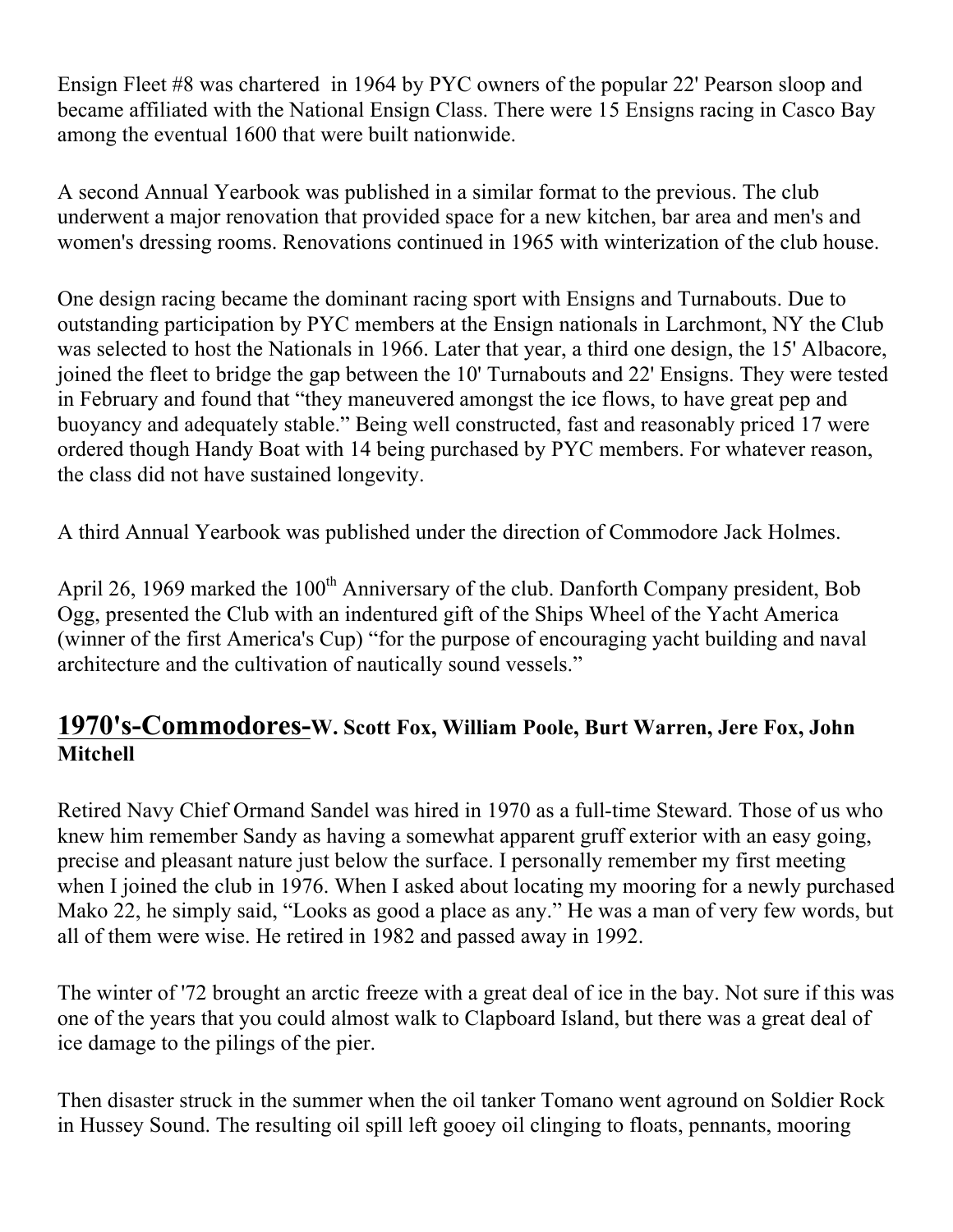buoys and yachts. The club incurred costs of \$1008 for clean-up. Commodore W. Scott Fox laid out instructions for how to process claims, and members and the club were reimbursed by the oil company for the costs of the clean-up.

Member Sandy Fowler chartered Arnold Potter's C & C 35 Aesop for the 1972 Bermuda race. With an all-star crew of son Win Fowler, Merle Hallett and three non-PYC members, they were feted at a buffet for their victory.

The club held its first Annual PYC Old Fashioned Lobster and Clambake catered by well known lobster bake master, Jim Lumsden, whose clients included several Presidents of the United States. This eventually became a regular part of the Monhegan pre-race dinner and party.

Later that summer, Merle Hallett was crowned National Ensign Champion thereby again bringing the Ensign Nationals to PYC the following summer August 22-25. Thirty four boats participated from14 Fleets around the country. Ensign Hull #1 was on display. Mike Madeiras of Fleet 5 took the title with 29.75 points, barely keeping Merle Hallett from a two-peat in second place with 30.75 points.

Controversy developed around the Monhegan Race with letters of complaint that the winning boat did not properly sight the Monhegan rounding buoy.

World known naval architect Lindsay Lord offered members of the club a plaque inscribed with Lindsay's Law if they admitted to having proved its existence: "When your draft exceeds the water's depth you are most assuredly aground." One of these plaques from Lindsay's boat Lind-O-Mar is on display in the clubhouse.

In 1967 Basket Island was given to the Nature Conservancy by Elizabeth Brown Dessau preceded by deed from Roger Perry to Ms. Dessau and original deed from Josephine D. Perry in 1907. A copy of the deed came to our attention that proposed an agreement between the Conservancy and PYC pursuant to which PYC was designated forever as the Conservancy's Caretaker Agent.

Joe Gough, an ardent and enthusiastic sailor of Ensign Fleet 8, passed away. The Joe Gough Memorial Trophy was created to recognize the best One Design Sailor each year. Another Annual Yearbook was published with 32 pages and dedicated to Joe.

Property issues were among major issues in 1975. A Special Meeting of the Board of Directors was held to determine a plan for the Junior Yacht Club building (now the Steward's shed). It was decided to remodel the building into a multipurpose structure while continuing to house the Junior Yacht Club.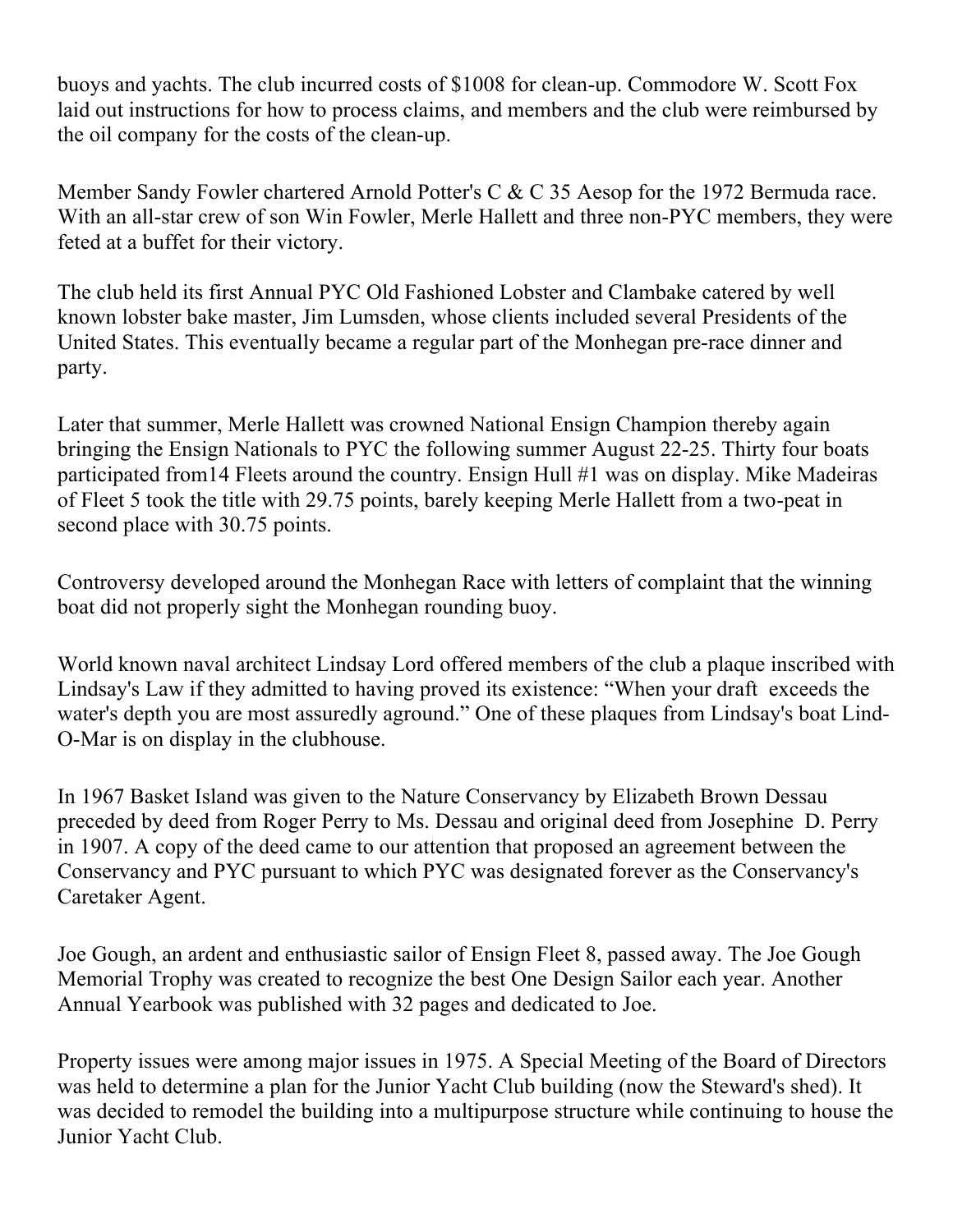During this period there were almost equal numbers of power and sail vessels. The power boaters held a weekly Predicted Log Series on Wednesday Nights and then acted as volunteer race committee for the Thursday night races.

A Building Committee was instructed to hire an architect to develop plans for an addition over the dining room to be called the Captain's Cabin. Lindsay Lord volunteered to complete the plans.

On October 25 there was a Mortgage Burning party.

A new walk-in cooler and refrigerator were purchased and delivered to the club to enhance the kitchen. The club and waterfront were battened down in anticipation of Hurricane Belle.

During this period, many of the one design racers began to move up in boat size and style by purchasing cruiser/racer class boats in the 24-30 foot range. They joined the Midget Ocean Racing Class (MORC) which led to the development of the Manana Race as part of the overall Monhegan event for boats of under 30 feet. They sailed a somewhat shortened 90 mile course rounding the Portland Light Navigation Buoy as opposed to going all the way to Cape Porpoise.

In 1977 Lindsay Lord presented an extensive cruise program that included almost every weekend during the summer as well as a nine day cruise. No further record is known of the eventual schedule or outcome.

PYC decided to terminate its previous agreement with the Nature Conservancy as we were required to pay the Town of Cumberland \$400 a year in property tax on Basket Island. The following year a revised agreement was developed which continued PYC's stewardship with the elimination of any financial or police responsibility.

Under Commodore Dougald MacDonald's direction a Long Range Planning Committee was created to deal with repairs needed for the clubhouse and PJYC house. The estimated cost was \$152,000 to: repair the PJYC house for use by the Steward, repair the club house foundation and support structure, create a 14 by 58 addition for a one story lobby and office, relocate the stairs and build storage and locker space on the second floor. Financing was to be done via a ten year mortgage and dues increase to \$300 with a future increase to \$350 when justified.

Steve and Marty Warren who owned the Truffle Hound restaurant at Sugarloaf were hired to manage the kitchen and dining room. For seven years they served a varied and delicious menu to club members.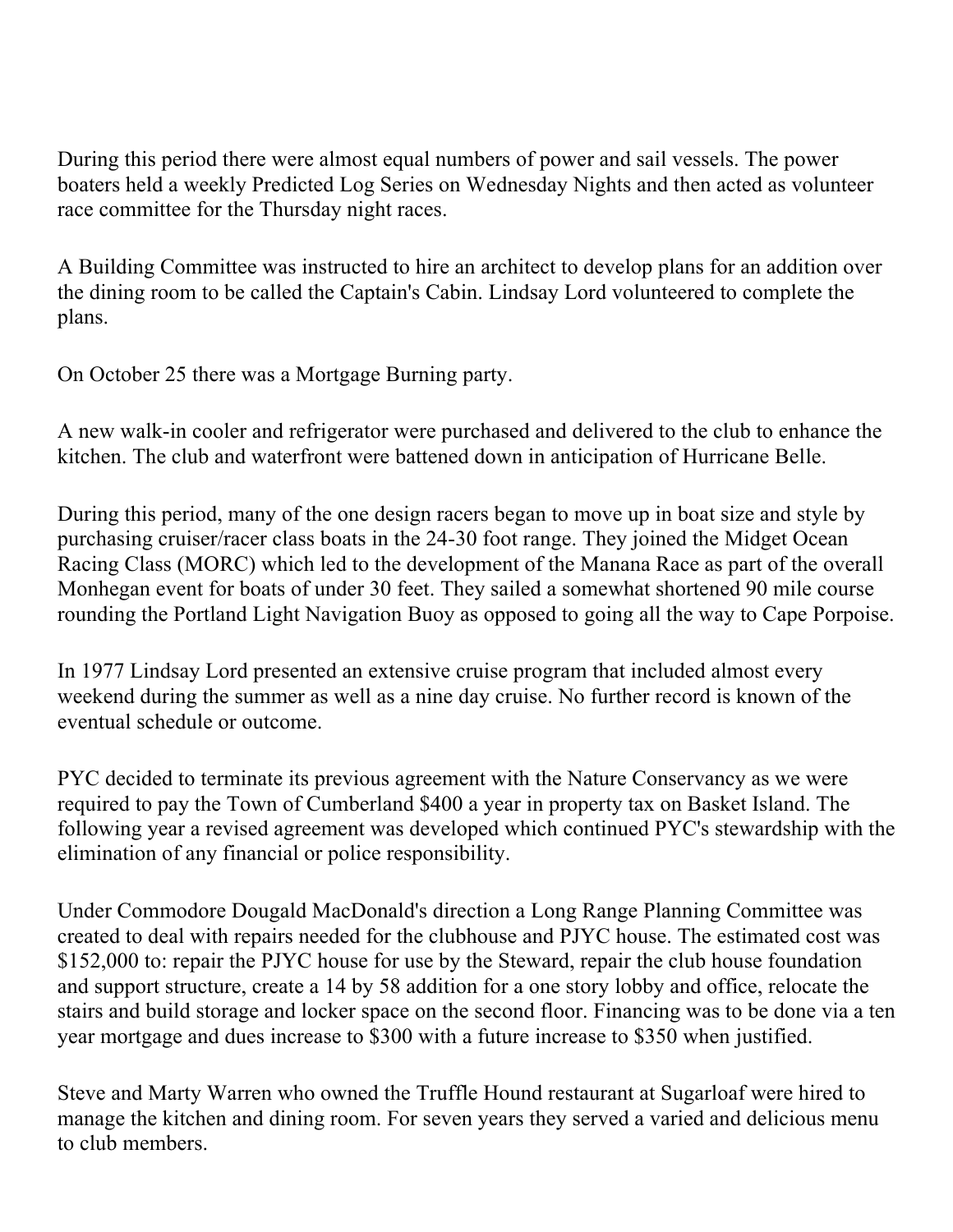In 1979 Architect Lindsay Lord again developed plans for expansion and remodeling of the clubhouse. Once the plan was approved it was voted to borrow \$225,000 to fund the project at an interest rate of 10.5%.

The category of Senior Membership was added for members age 60 and above with 15 years of tenure. They paid half regular dues, but could not have a boat in the anchorage or have voting privileges. This opened up several slots for new members at a time when there was an extensive waiting list.

## **1980's-Commodores-William MacLeod, Ward Graffam, Larry Wilson, Bud Singer, Theodore Bernard**

The expansion and remodeling of the clubhouse was completed on May 15, 1980 at a cost of \$219,000. The club also obtained a "right of first refusal" on the Bryant property contiguous with PYC immediately behind the parking lot.

The advent of affordable Loran C navigation equipment prompted member and well known navy navigator Robert Preti to create a book of way-points and cruising courses along the Maine coast with Loran TD coordinates for most navigational aids. This was revised by Bob on several occasions and eventually sold to members and in marine supply and book stores with proceeds benefiting PYC. Many of us (including this writer) to this day (May, 2012) still carry that book in our nav table as a "Bible" of lat/long coordinates for use when the GPS fails.

Somehow the idea of placing "one armed bandits" in the club for use by members came before the Board which unanimously and soundly defeated the idea.

Dues were increased to \$400 in 1980. The club held its first used gear and equipment sale for members to dispose of equipment that had been replaced or was no longer needed. Many of us bought something that seemed like a heck of a deal only to place it for sale the following year.

October of 1981 saw a very unusual N'oreaster hit the Falmouth shore during a Halloween party at the Club. Once the lights went out members stayed to watch the storm build to epic proportions with winds in excess of 60 knots. Snow Goose, a Southern Cross 30 parted its mooring and came to grief under the pier only two pilings out from the land. The next morning revealed over 20-30 vessels aground along the shore between Handy Boat and Falmouth Town Landing.

Entertainment Chair Cap Leonard created the idea of a New Year's Day party in 1981. The plan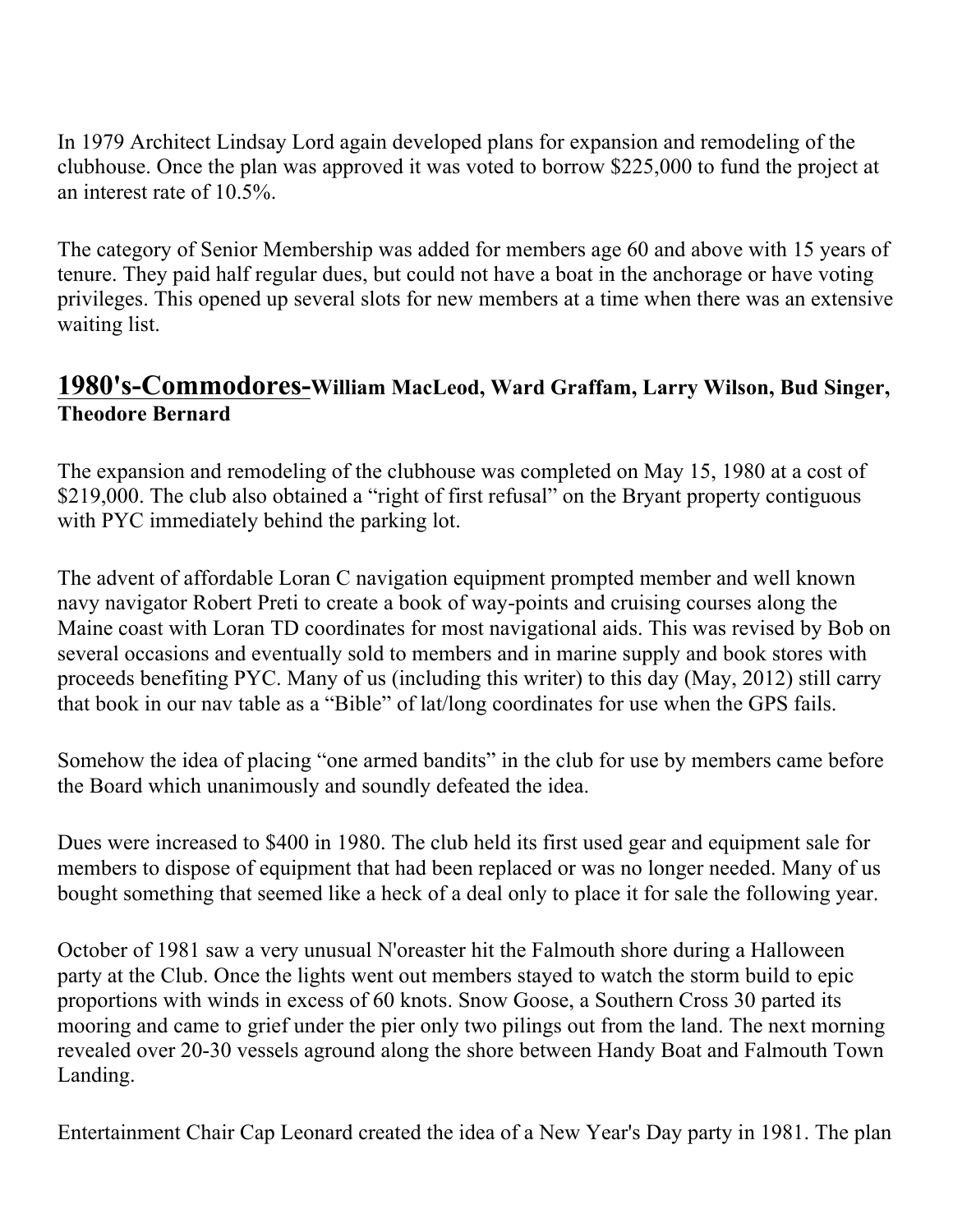was for members to bring their favorite h'ors douevres between 1200 and 1600 hours. The club furnished liquid refreshments in the form of Artillery Punch made by this writer (from my mother's recipe) and Hale Marys created by member Frank Hale. Over 75 members gathered at the club at noon on New Year's Day for an afternoon of reminiscing about the past year and conviviality. The tradition continues more than 30 years later.

Monhegan had over 100 entries. The race began on a leeward start with NW winds approaching 25 knots. Jan Pederson in his J-30 Heitorik was able to carry his spinnaker throughout the entire race and finished at approximately 0100 on Sunday morning. Most boats were in before daybreak.

Sadness overtook the Club when Board Member Jim Austin, his wife Maureen and son David were killed in a brutal murder at their home in Yarmouth.

We began to consider use of the club during the off-season in 1982. Use was for members only and trial rules and charges were developed.

The Coast Guard vessel Eagle visited the Club as part of Portland's 350<sup>th</sup> Anniversary celebration. As part of this, the start and finish of the Monhegan were moved to Portland Harbor. Over 1000 boats participated in events sponsored by PYC.

Through the 60's and 70's organized PYC cruises were mostly weekend events. After successful one week cruises held in 1980 and 1981, organized by Dave Semonite and Bill MacLeod, PC respectively, it was decided to create the Board position of Cruise Officer. This new position replaced another position which had become obsolete. 1982 saw the introduction of possibly the first two week summer cruise for PYC. Approximately 25 boats participated, with stops in many distant unorganized anchorages as well as harbors such as Tenants and Northeast Harbor. This tradition has continued well into the  $21<sup>st</sup>$  century with some extending to three weeks to allow visits to the St. John River along with other cruises to southern New England and Buzzards Bay. Cruising became a major focus of PYC members along with racing.

In 1983 with the retirement of Sandy Sandel. Frank Carmen, a retired Coast Guard Commander was hired to take over the steward's responsibilities.

With the passing of Tina Bryant, the club purchased the land between the parking lot and the Bryant house for \$100,000, adding 82,000 square feet of property including the small pond. A \$5.00 fee was instituted for visiting yachtsmen for use of club facilities. The Monhegan had a record 142 entries.

During the early '80's the tradition of a Children's Christmas party began and continues to this day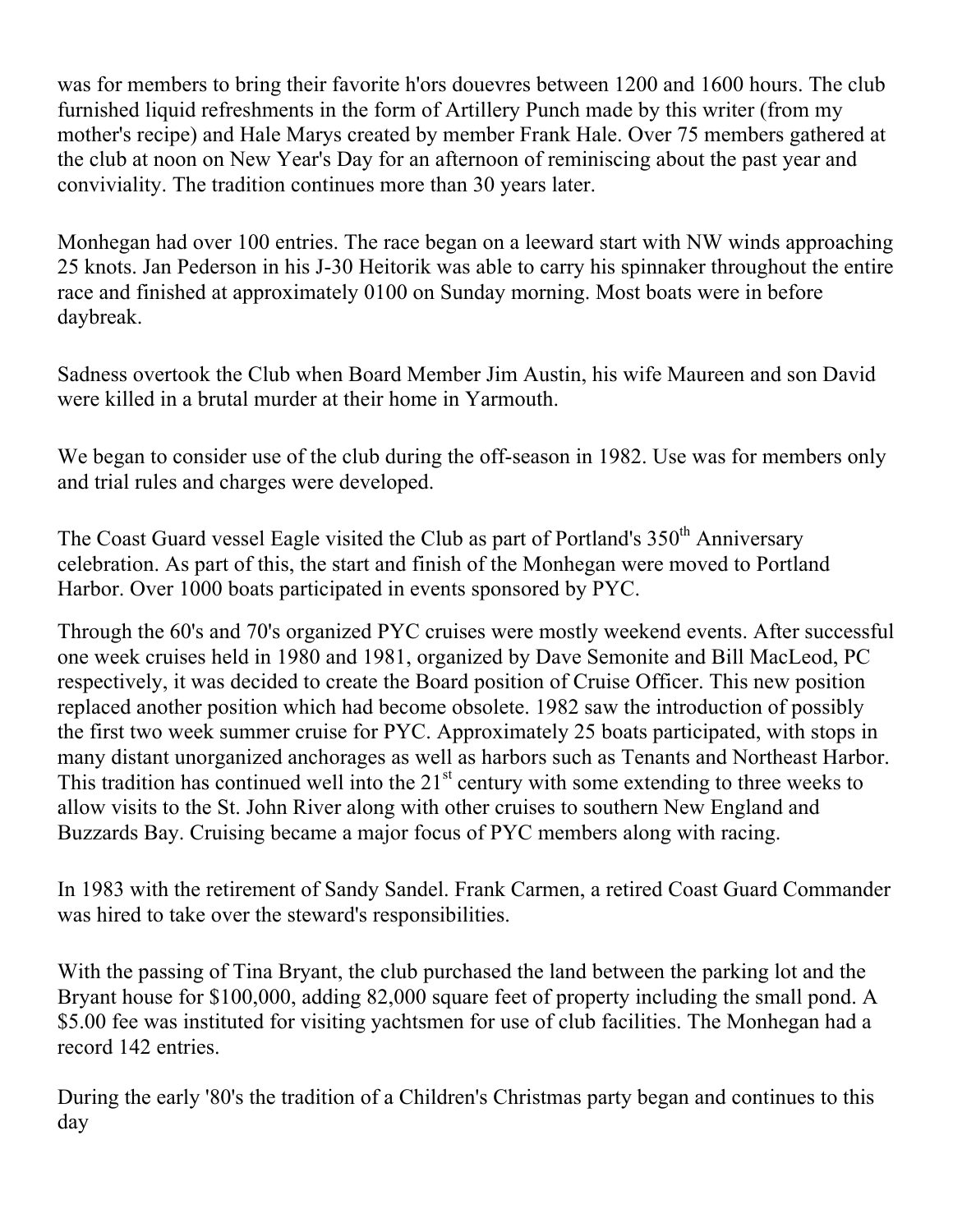The Town of Falmouth appointed a Harbor Commission and began charging for moorings within their anchorage. The club argued vehemently that its members were "quasi residents" pursuant to the property taxes paid by the club. As could be expected, this fell on deaf ears and non-residents were charged a fee five times that of Falmouth residents, as allowed by state law.

A proposed dues increase to \$500 with an initiation of the same amount brought much heated discussion to the Annual Meeting. It was argued that fees of this amount were creating an "Elitist Club." Upon detailed review of the budget and cost conscious management it was shown that expenses were increasing, and the dues increase passed with overwhelming support.

The club saw more interest in use by members for private functions. Rules were developed for use of the facilitates during Commissioned and Non-Commissioned period.

In 1984 a volunteer ad hoc committee of several interested members formed to evaluate the potential of adding a swimming pool and tennis courts on PYC property. This idea created quite a bit of dissension within the membership on both sides with heated discussion occurring. A proposal was submitted and then withdrawn when a membership poll resulted in: 37 in favor, 77 open, 5 no opinion and 127 opposed.

The Board of Directors developed new Governance Rules. Each Board position was identified by its area of responsibility and reported to either the Rear or Vice Commodore. Club related activities, such as Cruise, Membership, Entertainment, etc. reported to the Rear Commodore. Functional roles such as House, Junior, Dining, and Waterfront reported to the Vice Commodore. The Vice Commodore became the official Chair of the Monhegan Committee.

In an effort to upgrade the Thursday night race (which was drawing over 60 boats a week), three classes were developed: Racing up to 28 feet, Racing over 28 feet and Cruising of any size (no spinnakers). Pre-determind courses were developed to assist volunteer Race Committee members in setting the night's course.

Another significant event of 1985 was a complaint lodged by a member that a launch attendant's boxer shorts were visible below the leg hem of his shorts. Said attendant was asked to either lengthen the shorts or shorten the boxers.

Added to the Monhegan in 1984 was a Cruising Division for boat owners that wanted to race with only main and jib. The course was 68 miles and went to Biddeford Pool, then Mile Island Ledge Bell off Seguin, then to the LNB and the finish which returned to Hussey Sound.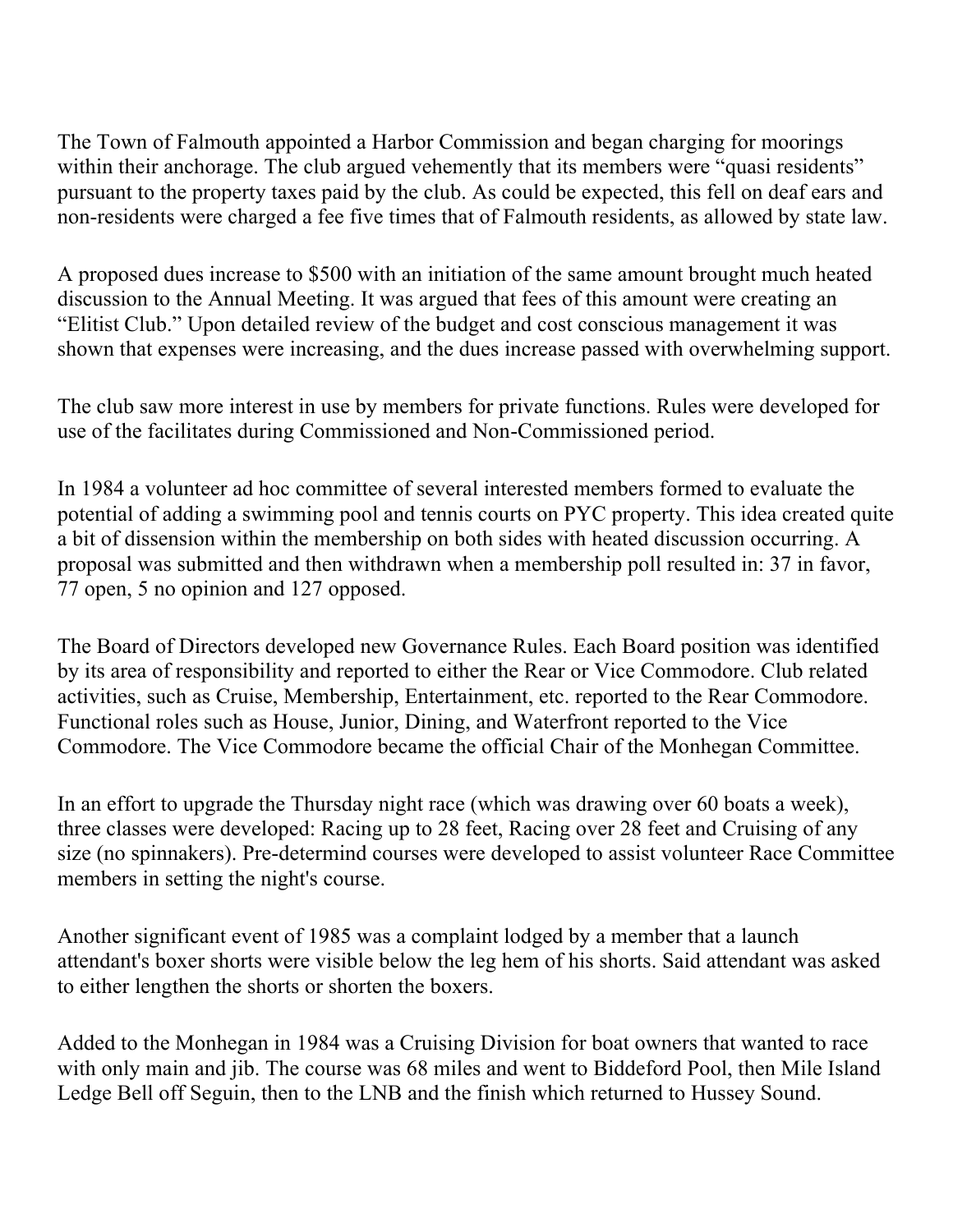Jim Stanley and his crew of Capella, a J-35 won the Marblehead to Halifax Race in the unbelievable time of 53 hours 48 minutes with an average speed of 8.9 knots.

Interest in yachting had increased, and the club enjoyed a new member application backlog of 2-3 years in 1983 and 1984. There were waiting lists for the waiting list. It was decided to halt acceptance of new applications until the list was to a manageable size. Dues were \$625 with an initiation fee of \$835

September of 1985 saw the visit of Hurricane Gloria with minimal damage incurred by the club or members' yachts.

The wooden committee boat which had major repairs a few years ago was noted to "be on her last legs." The discussion to purchase a new launch drew much interest since there were already capital improvement needs of \$117,000. Dues were recommended to increase to \$695 in 1986.

Long time member Porter Hennings retired from the Board after 20 years as Secretary.

The club entered the modern age in 1986 with the computerization of records and financial data.

There were 120 participants in the Monhegan.

Hal Moore was recognized as the longest tenured member, and he presented the club with a half-hull model of Sayonora, the first vessel to finish the first Monhegan.

Mrs. George Morrill gave the club a heavy brass cannon in memory of her husband. For many years it was used for special events and made a formidable sound across the bay until the command "Fire in the hole" and little too much black powder halted its thunder.

It was decided to re-open the application process in 1986. Applications and three sponsor forms would be accepted beginning at 1000 hours on a Saturday in April. At 0955 there were over 40 potential applicants lined up, and the dating of fully completed apps was by the minute, not the date.

The vessel McAndrews Hymn was purchased at a cost of \$38,500 and renamed Lindsay Lord in recognition of his notoriety as a naval architect and contributions to the Club. Lindsay and Ruth were in attendance when she was christened at the the club's Fall Decommissioning event.

The Annual Meeting of 1987 saw an opposing slate nominated as a result of a large recommended dues increase. The financial problems were a result of using the line of credit at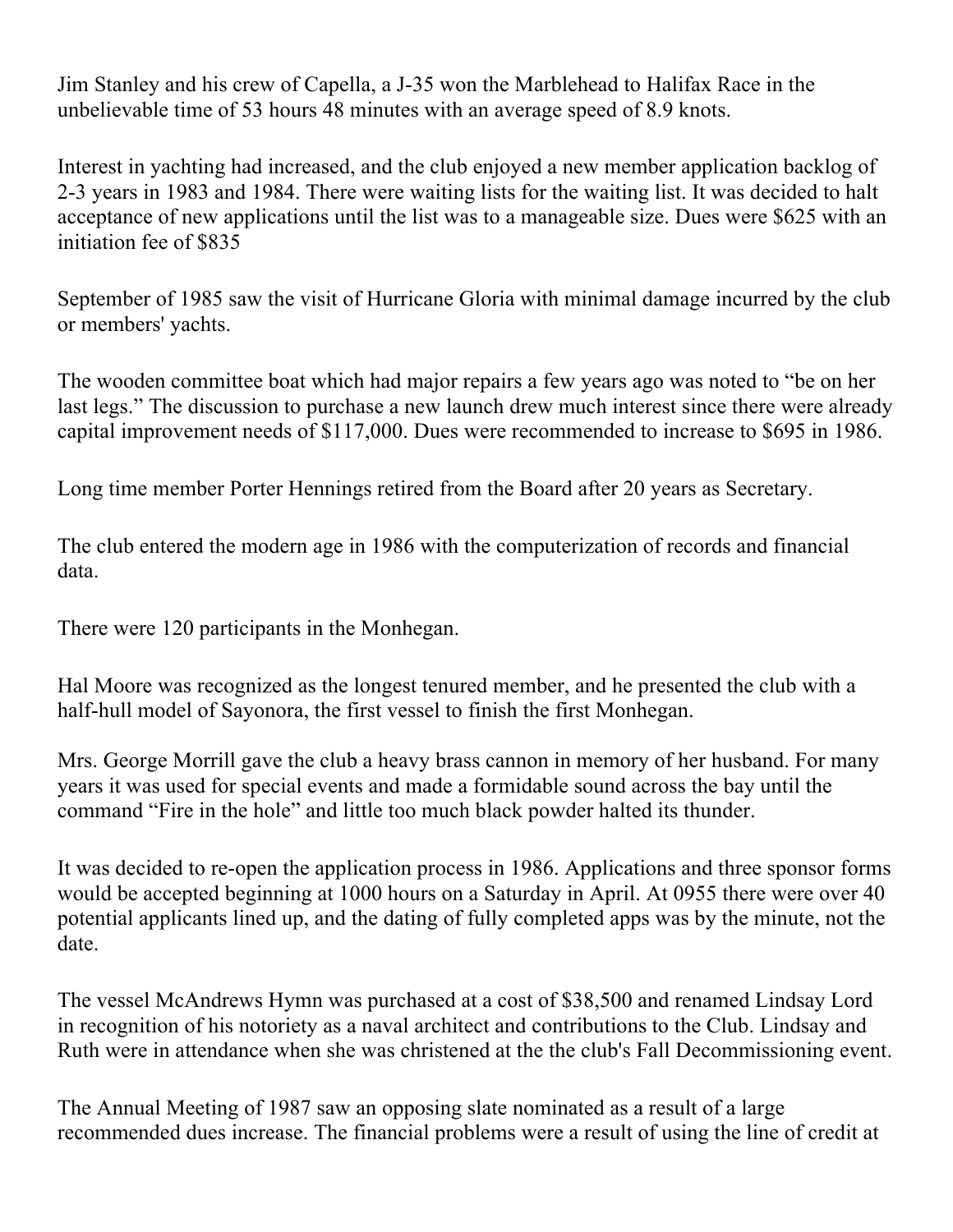an increasing rate each year to cover expenses from November until dues were received. Effectively, the club was deficit spending with the line extended to \$60,000.

In the late '80's we began the tradition of a Decommissioning event. It seemed to make sense that it was difficult to Commission the club in the spring if , in fact, it had not been decommissioned the prior year. Maybe this was just an excuse for another party and chance to fire the cannon.

The meeting was continued, not adjourned, and a Finance Committee headed by the Vice Commodore was formed including the Treasurer, Rear Commodore and two of the members of the opposing slate. Meetings were held for several weeks.

The Annual Meeting reconvened in late January. The report of the Finance Committee with a plan to reduce use of the line of credit met with approval. The original slate of Officers were elected, and the original dues recommendation was approved. Of note is that over the next three years the line of credit was eliminated, and a surplus of \$30,000 had been created as a "sinking fund" for improvements or contingency of unplanned expenses.

It was also decided that most capital expenditures would be paid for by assessments, and the assessment amount would be added to the dues structure for new members.

1988 brought a review and major revision to the by-laws, specifically in the Articles on Membership, Nominating Committee, Directors, Officers, Committees and Staff. Consideration and, ultimately, approval was given to hire a full time Club Manager.

The Snow Squall restaurant took over the catering function of the dining room, and Phil Rose was hired as Dock Master to replace retiring Frank Carmen.

The dining room minimum was increased to \$50/month in 1989 and remained at that level for over a decade. The club began to accept MasterCard and Visa from visiting yachtsmen and guests.

A waterfront and grounds emergency plan was developed to provide for properly securing equipment, floats, vessels and property in any kind of emergency.

Monhegan participation dropped to 79 boats, but a sponsorship by Audi helped ease the financial burden. The Lightship Nantucket was used as the Committee boat at the start and finish.

The end of the decade saw Leigh Palmer become first female Board member. She eventually became the first woman Commodore. With this, we also moved into the modern age of equality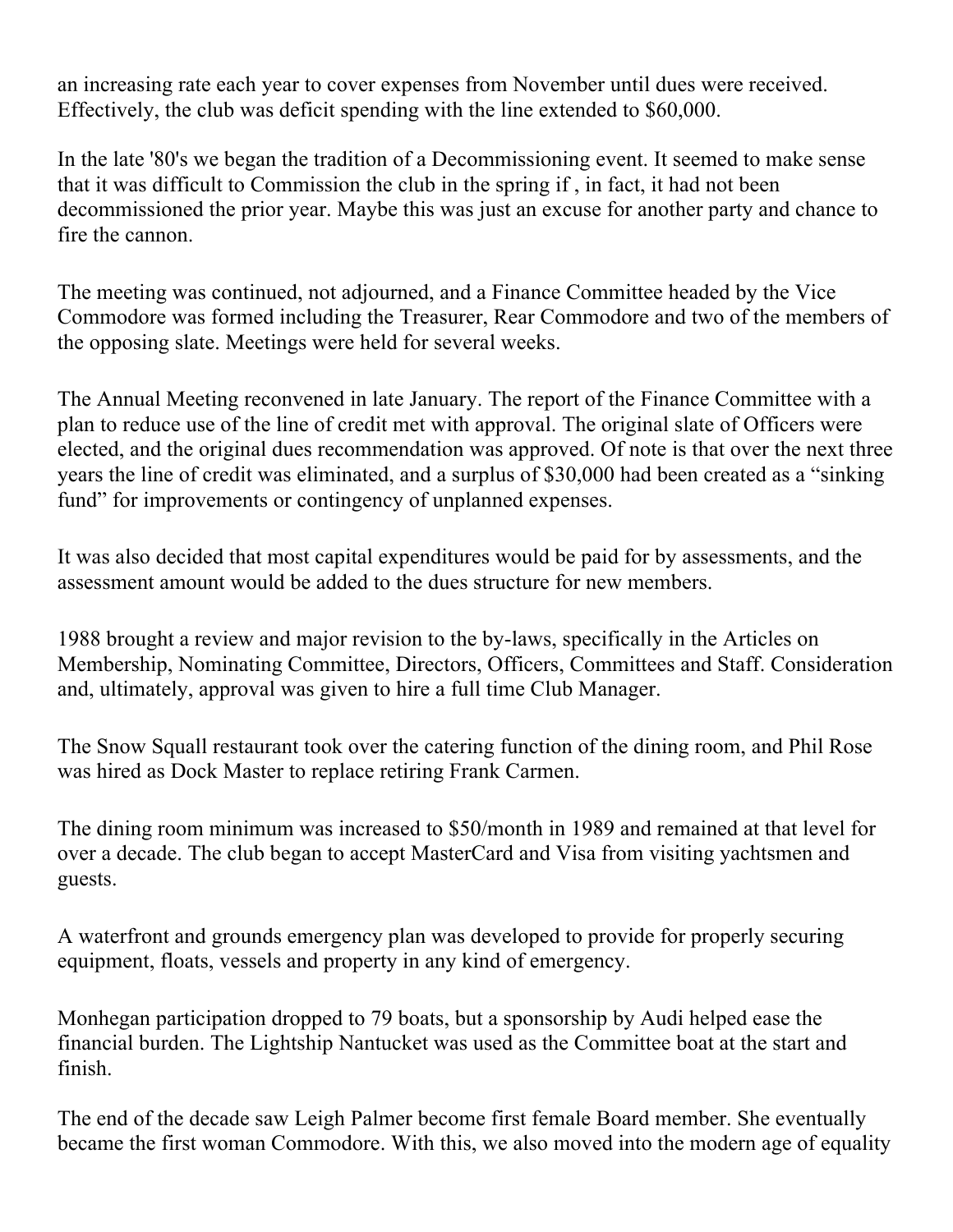of the sexes. Up until this time, membership was held in one name (most often the male spouse). By-laws were changed to provide for joint membership of both spouses.

### **1990's-Commodores-Phillips Sargent, Jonathan Knowles, William Lackey, Norman Poirier, Charles Brown**

The decision was made to take dining room management in-house given that we now had a full-time club manager. This resulted in a new Board position focused solely on Food and Beverage. Keeping with social norms, smoking was not allowed in the dining room. Because of this, one member asked to have his dues refunded.

After a wild ride in the mid to late '80s, the New England and national economic picture was softening in 1990 with a potential recession on the forefront. The Board prepared for lowered interest in membership along with an expected decrease in regatta participation.

In 1991 with continuing economic decline, the Town of Falmouth increased Mooring fees to \$20 for residents and \$100 for non-residents, creating much displeasure among the membership. For the second year in a row, we struggled to maintain a membership of 300.

A local Mercedes dealer sponsored the Monhegan Race, reducing the club's financial obligation. Entrants had dropped to 54, or one third of the number from eight years before. Interestingly, the pre-race party was attended by 450 people with 290 meals served. One member noted that "either the boats were very large with many crew or people would prefer a three hour race and an overnight cocktail party." Winds exceeded 50 knots, and all but 9 boats retired from the race.

Dues in 1992 were \$775 with an additional \$125 assessment. Dues were to be collected in two installments (January and May) to decrease potential cash-flow issues.

In contrast, the Junior program was flourishing with 195 participants. We were able to purchase seven new 420's and sent teams to Marblehead and Buzzards Bay with finishes of 1, 2, 4 & 5.

More office modernization came with the purchase and installation of a fax machine.

PYC had been in continuous operation for 125 years in 1994. Much was done to celebrate this including a display of old photos and artifacts, commemorative hats and shirts and a party on April  $26^{th}$  to celebrate Founder's Day. A  $125^{th}$  Commemorative Yearbook was published financed by advertisers. It included historical notes, pictures of most of the boats in the fleet,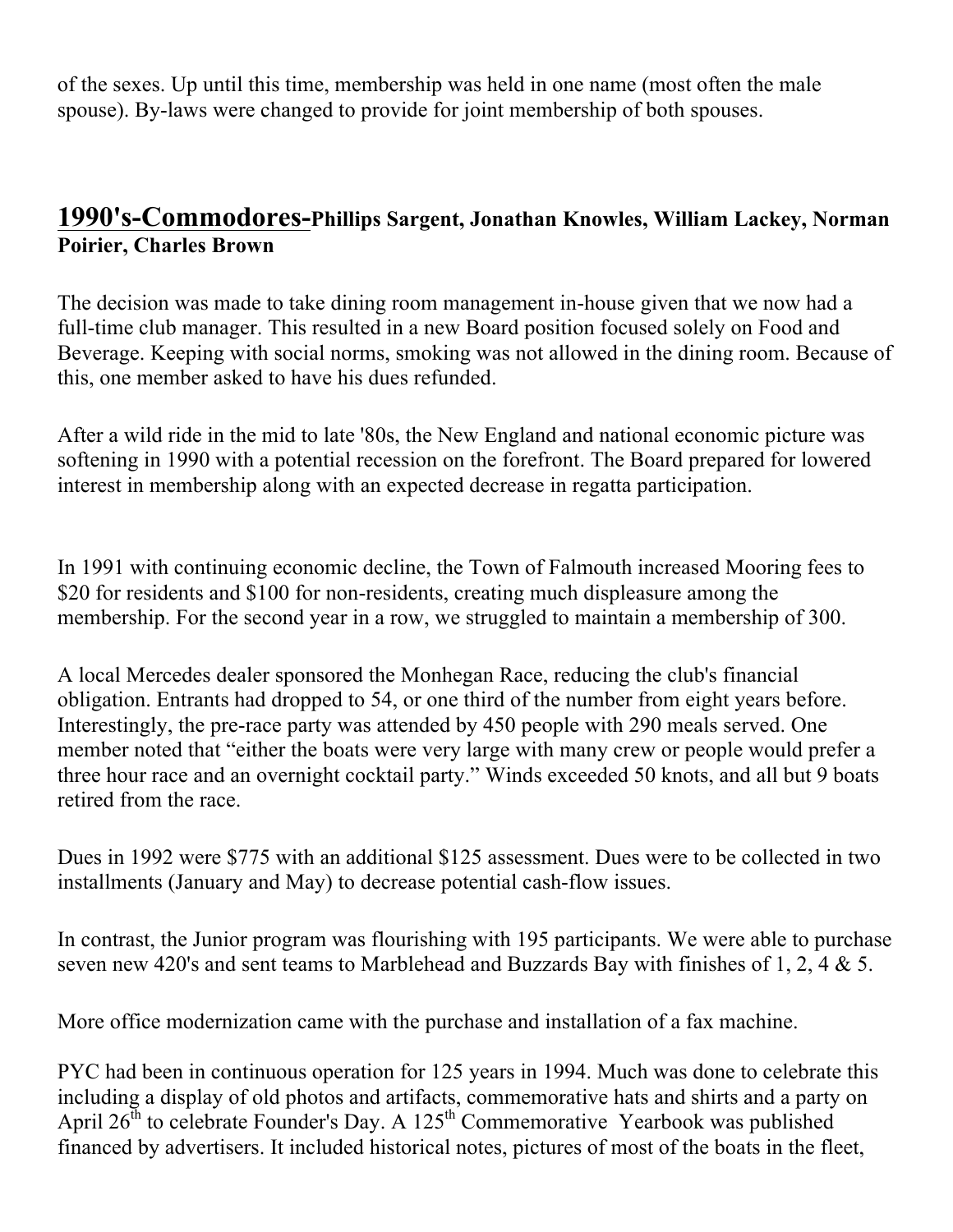summary of activities, race results, etc.

The heating system was renovated and propane heaters were installed to eliminate the need to use the electric heat except in emergencies. This combined with renovations to the great Room made for a much cozier club house during the cooler months.

It was with great sadness that PYC said farewell to S. Lindsay Lord who passed away at the age of 88. Lindsay was a world famous naval architect who pioneered the design of planing hulls (including one of the PT Boats used in WW II). He was a long time member of PYC, Club Historian and the creator of Lindsay's Law- "If the draft of your boat exceeds the depth of the water, most assuredly you are aground".

We became and Associate Sponsor of the America's Cup with 7 other yacht clubs. (including San Diego, St. Petersburg, Fort Worth, New Orleans, Detroit, San Francisco). New York was the official and primary sponsor. One of the boats was Young America sponsored by Unum Insurance in Portland.

Our Junior Program sent two teams to compete in a regatta of the 8 America's Cup sponsor clubs. It was round robin match racing in J-22's. The Portland Junior Yacht Club took fifteen firsts and one second (when our two boats raced against each other) in the sixteen race regatta. I believe this could be called a PJYC Thumping.

A new pre-stressed concrete launch ramp was installed in 1995 at a cost of \$26,000. This will make launching and retrieving boats by members and Junior program participants much easier. Of note is that the old ramp had an annual maintenance cost of approximately \$2000 with some years much higher. The new ramp should require very little maintenance for many years.

The Coast Guard took particular interest in our launches this year with regular inspections, almost always discovering something needing repair. Interestingly, they now charge over \$500 per inspection which used to be free.

The dining room was found to serve excellent food, but ran at a large deficit. It was determined that there needs to be better fiscal management of staff, food costs and inventory. A plan was then put in place to help eliminate the problem next year.

Maintaining a membership of 300 continued to be a problem. The reputation of PYC was that we were very expensive (not true compared to the competition) and that we had a long waiting list (also, not true). Members were encouraged to seek new members in an effort to keep our roster full.

A Long Range Feasibility Study, chaired by Dave Semonite, was formed to look at future club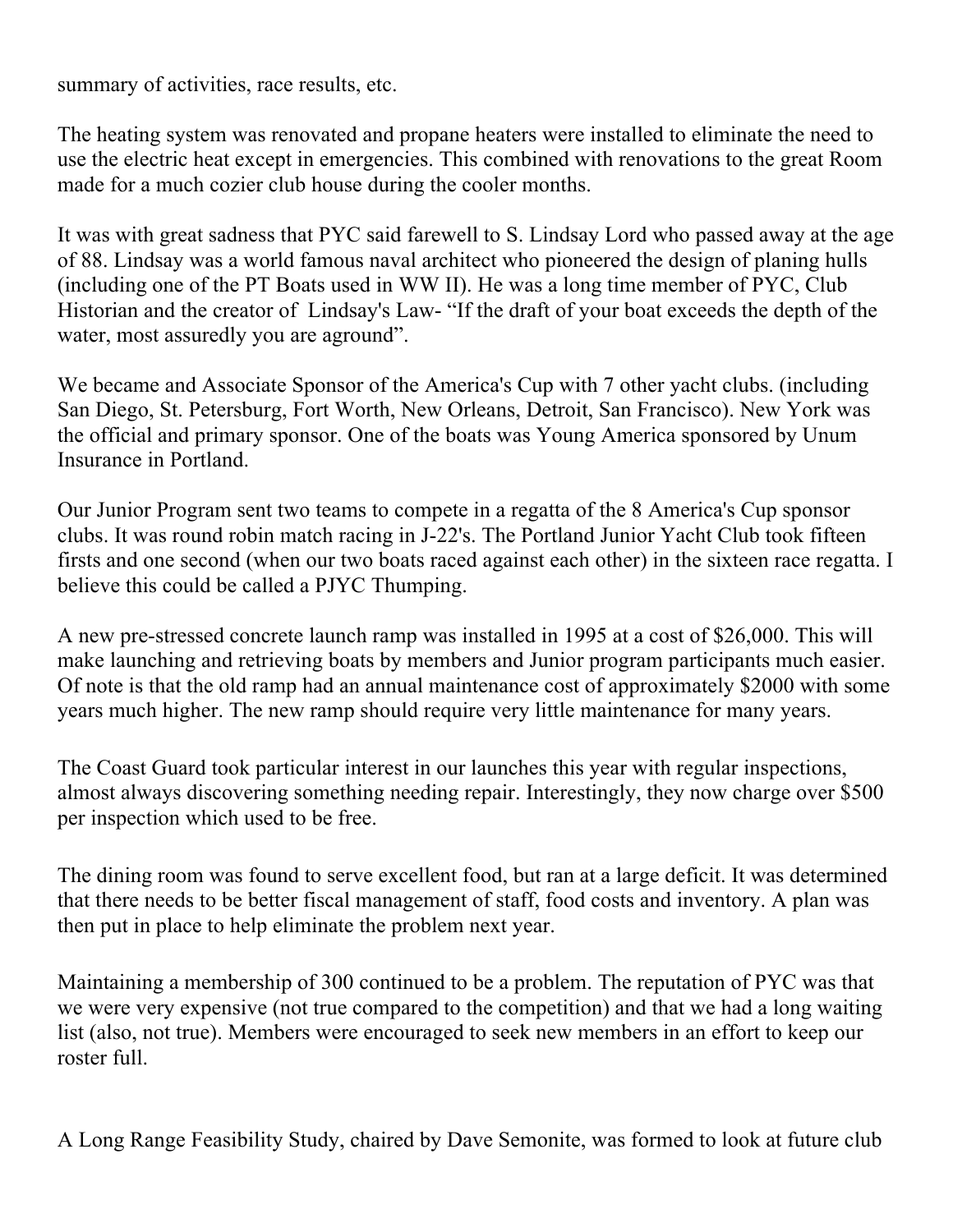needs, physical plant, financial resources, etc. to coordinate all activities to make them. appropriately economical in light of existing conditions.

The 1995 Annual Meeting was held during a heavy snowstorm. Forty-five hearty members were in attendance.

It was noted that the 1996 racing season had been very successful and that PYC members had "collected more silver than any other local organization or club."

Membership continued with a full roster, and there remained ten applications at the end of the year. The pressure of the past few years appears to be on the wain.

The dining room showed much improvement reducing a \$20,000 deficit in '95 to \$8,000 in '96 with an expected break-even the next year.

Large capital costs included a \$20,000 parking lot wash out after heavy rains and \$40,000 in repairs to the pier decking. Both were covered by insurance.The report of the Feasibility Study would be presented for all members to review and comment.

The Junior program was full and took a  $2<sup>nd</sup>$  and  $9<sup>th</sup>$  in a match racing regatta held at the St. Petersburg Yacht Club.

Several cruising activities and events were attended by many members. Of note was Hurricane Bertha, which occurred during the annual two week cruise. Good seamanship and proper preparation accounted for no injuries or damage to those vessels at sea.

The current mortgage was torn up at the Annual Meeting with resounding applause from the members in attendance.

To say that 1997 was a difficult year is an understatement. At the beginning of the season there was almost total turnover in the club management and dining room staff. It is not the purpose of this record to delve into the particular difficulties that caused this, but, suffice to say, the actions taken by the Board resulting in such turnover were justified and needed.

The result was a scramble to hire new staff and keep the club on an even keel. The Board made extraordinary efforts to make these difficulties as transparent to members as possible. The restaurant opened on time, but unfortunately had a fiscal deficit of \$34,000 at season's end. Plans for the next year would rectify this.

The Junior Yacht Club had a very successful season with two of its members winning the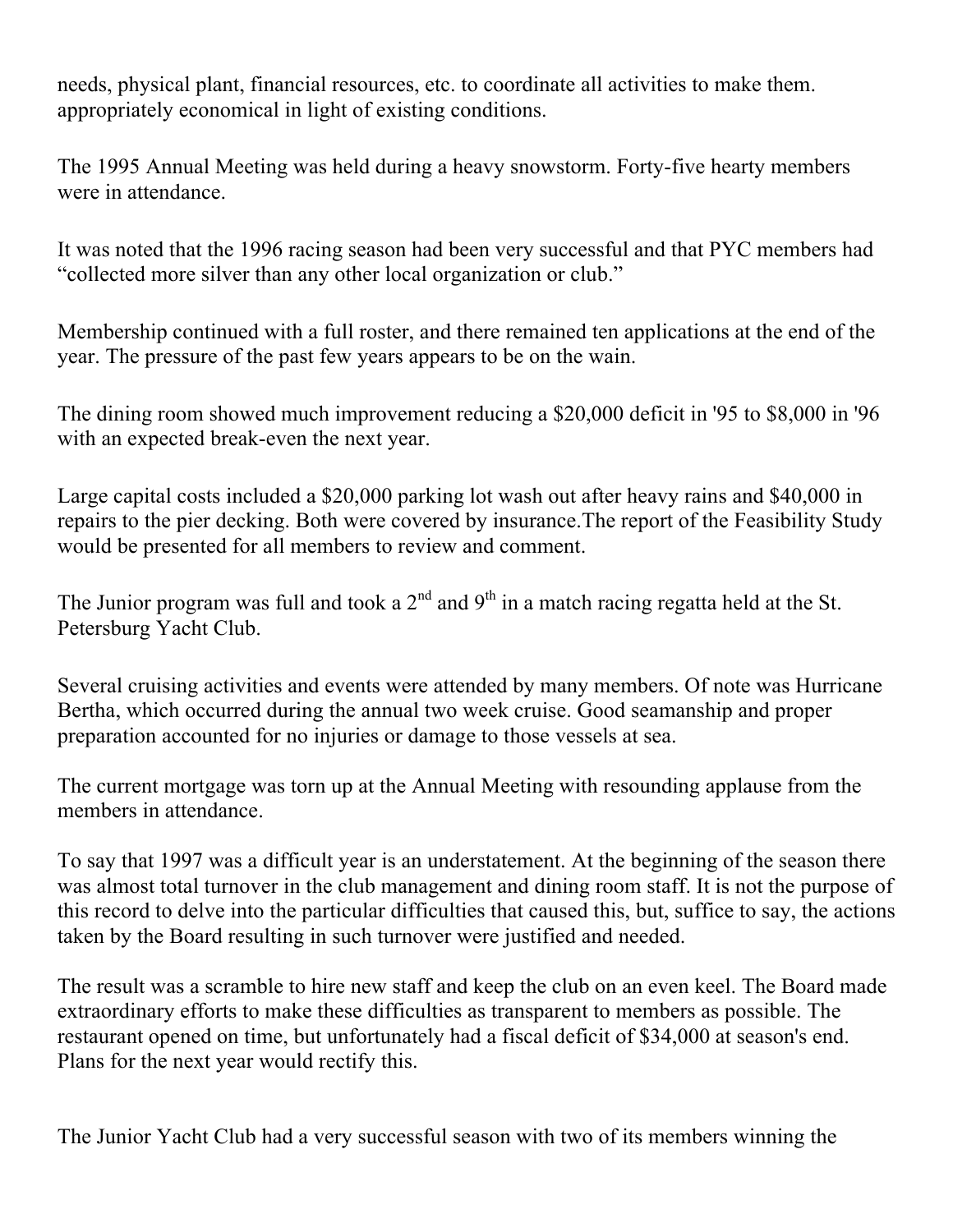Bemis Cup, a national regatta. Racing and Cruising were very active with much participation by many members.

The Annual Meeting was attended by 99 members, which may be a record.

The Feasibility Study had been completed and a plan for major Club renovations was presented along with a financing plan. There was also a plan to build a separate Junior YC building. Both proposals passed by secret ballot. A second vote on whether to finance this through dues or assessment was taken, and an assessment was chosen by a majority. Payment could be made at \$300/year for three years or \$825 in the first year. New members for several years will be required to pay the same assessment as well as dues and initiation fee so that they share in the expense that they will enjoy. Much of the financing was coming from several members who would be repaid at an annual interest rate of 7.5%.

The summer of 1998 was less than satisfactory. The high temperature of 54 degrees on July  $4<sup>th</sup>$ was 2 degrees less than the high temperature of 56 on January  $1<sup>st</sup>$ . Even with a cool, damp summer there was sufficient interest in racing and cruising to keep the club busy and active. Nothing can keep a Maine boater down.

Membership remained full, but there had already been 31 resignations at the time of the Annual Meeting. Pressure continued to keep a full roster.

By-law changes made to Membership categories also had impact on many other areas of the By-laws. It was recommended that a full review be made to insure that there was consistency throughout the By-laws.

The age of the launches was showing, and there was a good deal of "down time" between them. Both launches were scheduled to undergo extensive evaluation and repair at Ryal River Boatyard after decommissioning.

Prior Junior YC members were recognized for their accomplishments. Carter White was named a Collegiate All American, while Peter Levesque and Nicole Ernest were Junior Olympic National Champions.

Major renovations were made to the clubhouse which enhanced its attractiveness and functionality. These were a result of the recommendations from the previous Feasibility Study.

One of the launches was named the Dana Bowker in honor of his 61 years of continuous membership. This year was the first Annual Meeting that Dana had missed during his entire membership.

Weather and other circumstances improved in 1999.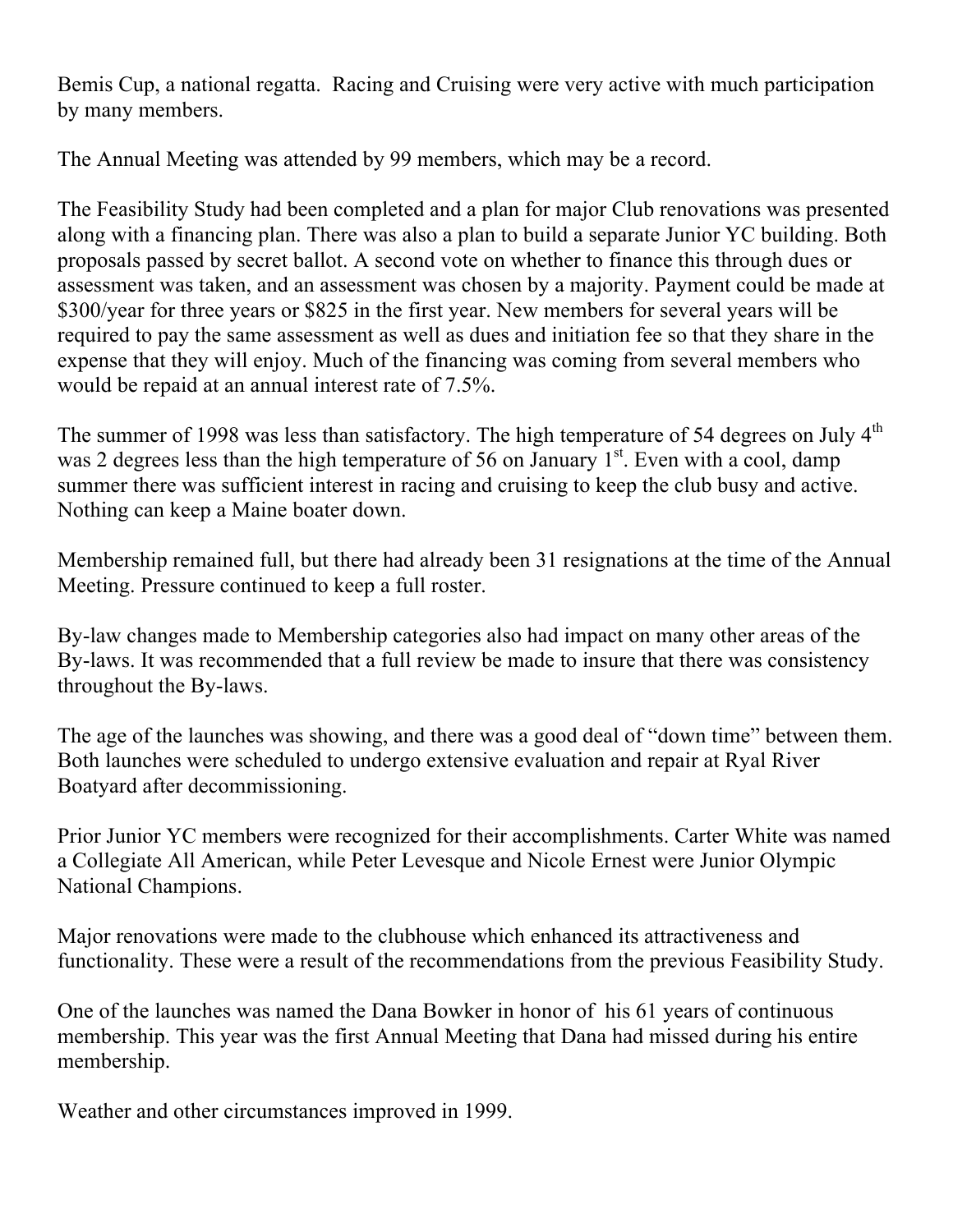Cruise and racing events were well attended. Monhegan entrants increased to 45 from the previous year of only 30 plus boats.

The dining room continued with the prior years excellent food and service, but the financial woes continued with a \$33,000 deficit. However, the club ended the year with a surplus as a result of the special assessment to cover the costs of the prior year's renovations.

The Junior Program saw the enrollment of 80 first-time attendees and was financially self supporting. PYC hosted the Northeast Sailing Olympics with over 100 boats participating. This will be repeated in 2000 before it begins to rotate between various clubs. PYC received many kudos from attendees.

Membership was again full with an increase in the applications on the waiting list.

Tensions increased between the club and residents of Old Powerhouse Road. Suit had been instituted to keep the club from constructing the Junior building which had previously passed the Falmouth Zoning Board of Appeals. There was heated discussion at the Annual Meeting from both sides as three club members were also plaintiffs in the suit. Eventually, there was consensus that it was in everyone's best interest to work together to deal with any issues or perceptions that had been identified.

By-law changes were passed that eliminated the potential confusion or conflicts identified the prior year.

## **2000's-Commodores-Leigh Palmer, Harry Bennert, Richard Thompson, Craig Fillmann, Charles Sanders**

The entry to the new century seemed to indicate an end to some of the prior decades difficulties.

There were only seven resignations, and thirty-one approved applications were on the waiting list at the end of the year.

Monhegan attendance again increased from the past year. The Junior Olympics hosted 120 boats.

Relations with Old Powerhouse Road residents continued with a focus noise, traffic, road maintenance, lights, speed bumps and parking in the field.

The dining room deficits were reduced significantly. Dues were set at \$1175 with an initiation fee of \$2000. It was noted that the dues and assessment increase over the past decade had averaged 3.4% per year.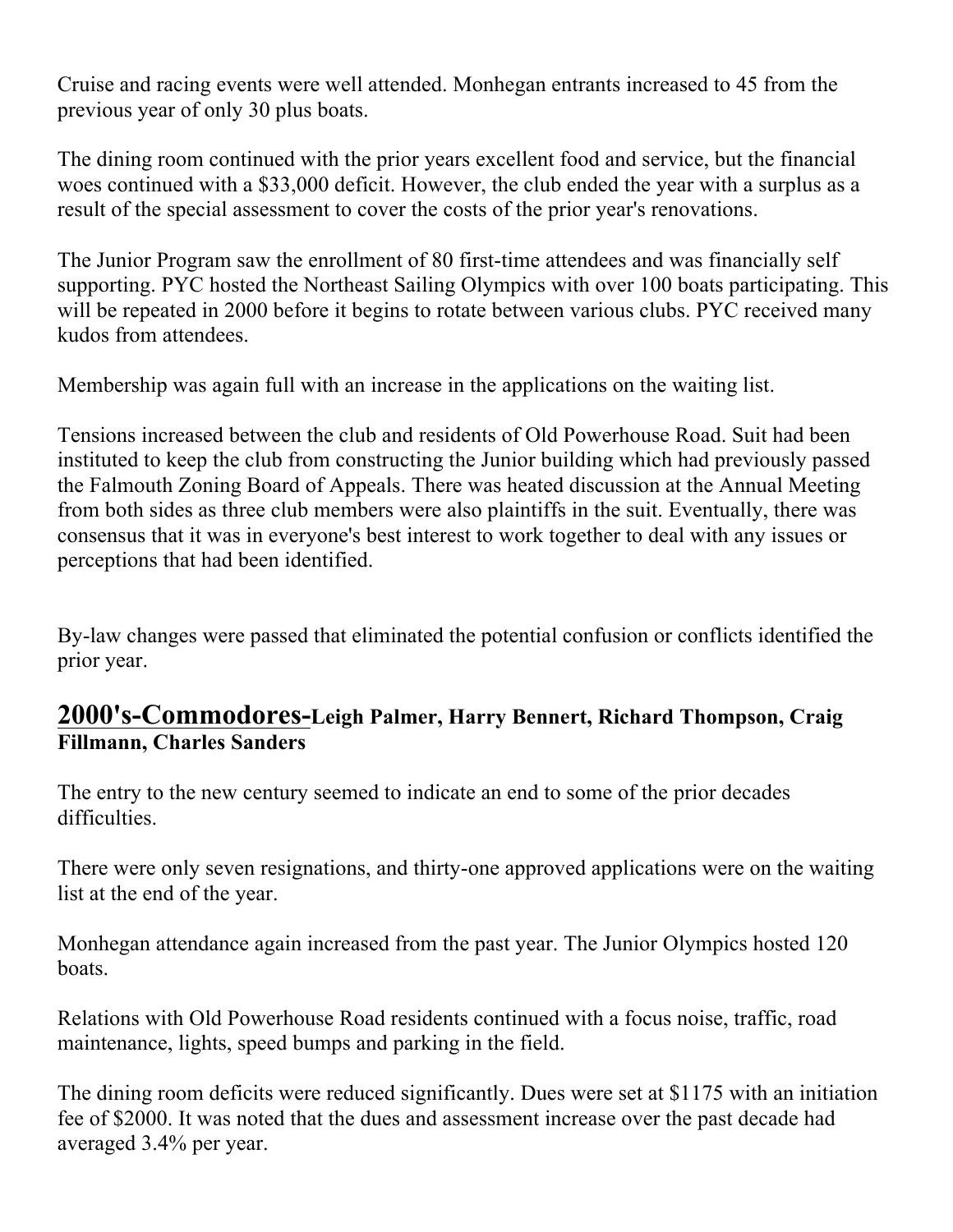The trend of 2000 continued into 2001. Resignations were low, and a healthy waiting list of 48 remained at the end of the year. Monhegan participation increased for the third year.

After another difficult year in the dining room (loss of chef mid-season, food loss, etc.), recommendations were made for substantial change in dining room operations in 2002. These included closing the dining room on Sunday and Monday due to low demand, modifying the Tuesday to Thursday menu to a shortened grill focus and traditional Thursday BBQ. Friday and Saturday would continue with a full, but more basic menu. Given the demand, it was simply not possible to operate a four to five star dining room on such a shortened season and no bar revenue. It was anticipated that these changes would improve the financial results.

After many years of consideration, renovations to improve the attractiveness and functionality of the ladies Room were begun.

Parking availability continued to be a problem, and a more enforced policy of towing was instituted. Four non-member cars were towed; the owners were all aware of the club policy on parking by non-members during high volume periods (Thursday night, weekends and race events).

The suit regarding the Junior building made its way to the Maine Supreme Court and was then remanded back to the Falmouth Planning Board based on technicalities.

The annual 2002 two week cruise included 30 boats experiencing fair weather and seas. In addition, there were two mini-cruises to Quohog Bay at the beginning and end of the season.

The changes in dining room operations took hold resulting in a surplus \$2,500 vs. the anticipated budgeted loss of \$16,000.

The Ladies Room was totally refurbished providing a more attractive atmosphere with greater privacy. The Men's Room remained the same.

A dues increase of \$30 and assessment of \$125 were recommended to fund capital improvements and pier repairs. Surplus from the prior year allowed for the reduction of the renovation debt by \$35,000 and establishment of a \$15,000 "sinking" fund for future capital improvements. This leaves the Club virtually debt free.

It was decided to not pursue building the Junior structure as it would decrease parking space (which continues to be at a premium) and helped reduce some of the tensions with the neighborhood.

Members Sandy and Sally Fowler were recognized as the longest continuously active Adult Members having joined in 1947. They were presented with Membership # 1 which was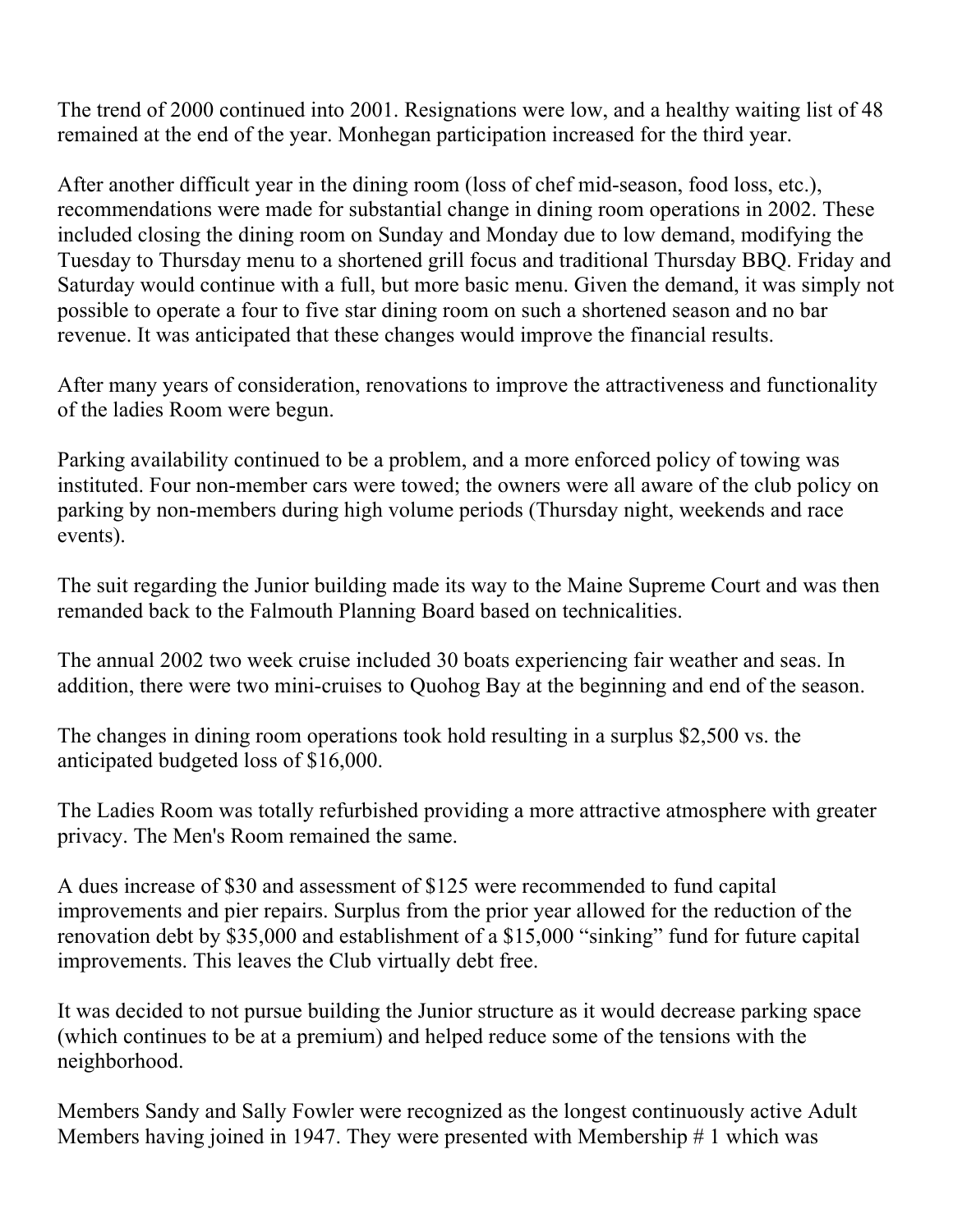graciously released by a Past Commodore.

A By-law proposal was made to add a Legacy Membership category for members who no longer had a boat, but did not qualify for Non-Resident or Senior Member status. Much discussion resulted in this being tabled for further consideration. It was never passed.

Social activities were of great success in 2003 with over 700 members participating in various events.

The dining room incurred a loss but \$6,000 less than what had been budgeted. Twenty eight new members were accepted, leaving a waiting list of 14 completed applications and 17 in process.

Racing participation increased. Weekly races for J-24's and Etchells were held on Tuesdays and Wednesdays respectively in addition to the traditional Thursday night series. Over 30% of the membership participated in racing of one form or another. It was noted that 2/3 of the new members came from the racing community.

The Junior Program hosted an Opti New England Regatta at East End Beach in Portland drawing over three hundred young Opti racers. Two members of the Junior YC were on the national Opti Team.

The launches saw little down time due to the generosity of the Waldron family donating two new diesel engines. Subsequently after his passing, one of the launches was named William Waldron

Relations with neighborhood were reported as "very good," and little further activity occurred on the Community Liaison Committee.

Dues and Assessments were held at the same level, and the dining room assessment was increased to \$60, which was the first increase in over two decades.

In 2004, the dining room again had a successful year, both in terms of utilization and finances as a result of the changes implemented over the past two years. Limited food service was introduced on Sunday afternoons with less than enthusiastic results. The chef decided not to return and a search was under way.

Satirically, it is can be noted that the most financially successful dining room would be no patrons and all members paying their minimum. Guaranteed income with no costs. This is not what dining at PYC is about. The membership has shown over the years that they are willing to support a portion of dining room expense through dues as long as it managed in a prudent manner.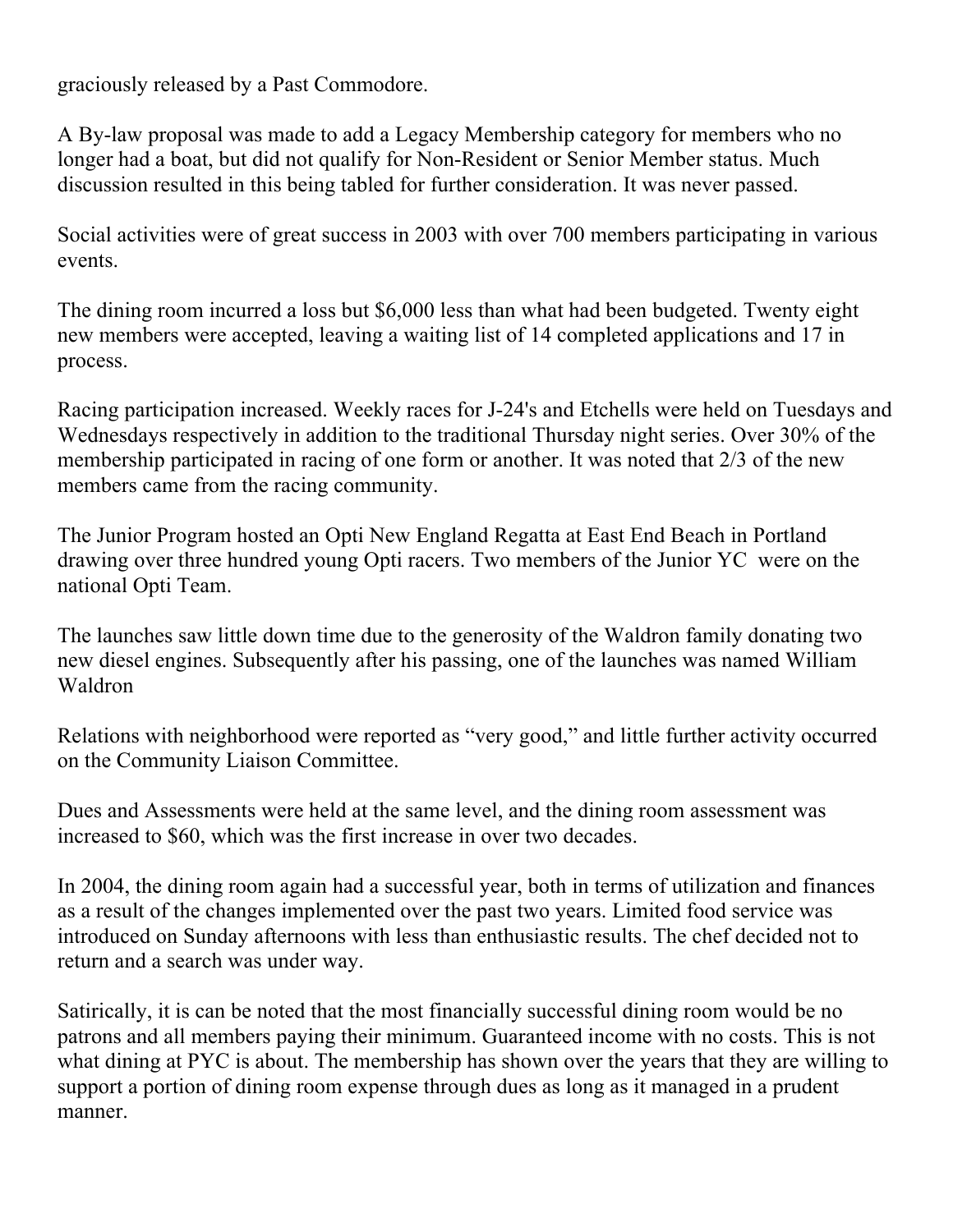While all is well on the waterfront, it was noted that members' moorings continue to be spread out across the PYC mooring field as well as far into Handy's and Town landing. This increases fuel costs, wait times and lowers launch efficiency. Efforts will be made to consolidate member moorings when and wherever possible.

Five regattas were sponsored by PYC plus nineteen Thursday Night Races, and J-24 and Etchell races on Tues and Weds. Simplification of the rules for Cruising Class increased participation by this group.

The club remained at full complement with 26 on the waiting list at year-end.

Financially, the club ended 2004 in excellent condition with a Replacement Reserve Fund of \$80,000+. Projected RRF at the end of next year is \$82,000. Several capital projects and purchases include: two floats, 2 PJYC chase boats, and new sails for several of the 420's.

In 2005, for the second time in its history, the PYC experienced a fire. A carelessly tossed cigarette butt into the mulch around the shrubs near the door from the parking lot ignited, entered near the trophy room, and expanded up chase-ways into the second floor. Quick action by member/neighbor Joe Kilbride and fast response from the Falmouth Fire Department averted what could have been a total disaster. Even so, there was \$90,000 damage in this confined area, which was covered by insurance.

Twenty new members were welcomed, and the waiting list increased to 30. Interest in yachting is back in full swing and PYC is the Club of choice.

Fifty volunteer members assisted in making for a successful race season.

Strong winds and 30 foot movement of one of the docks indicated the need for new moorings.

Some of the present ones are old railroad car wheels that have been in place for 40 years. Members who might resign were asked to give the club first refusal on their mooring in an effort to consolidate members closer to our mooring area.

A By-laws Committee was established, and there was a total re-working of the By-laws to insure consistency and continuity throughout. These were passed at the Annual Meeting.

Dues remained the same and the RRF was increased.

A committed group of volunteers put together a PYC Casco Bay Cook Book which was for sale to all. It included recipes submitted by members. The commitment of the committee was clearly demonstrated by their willingness to test taste each recipe before it was included. Nutri-System, eat your heart out.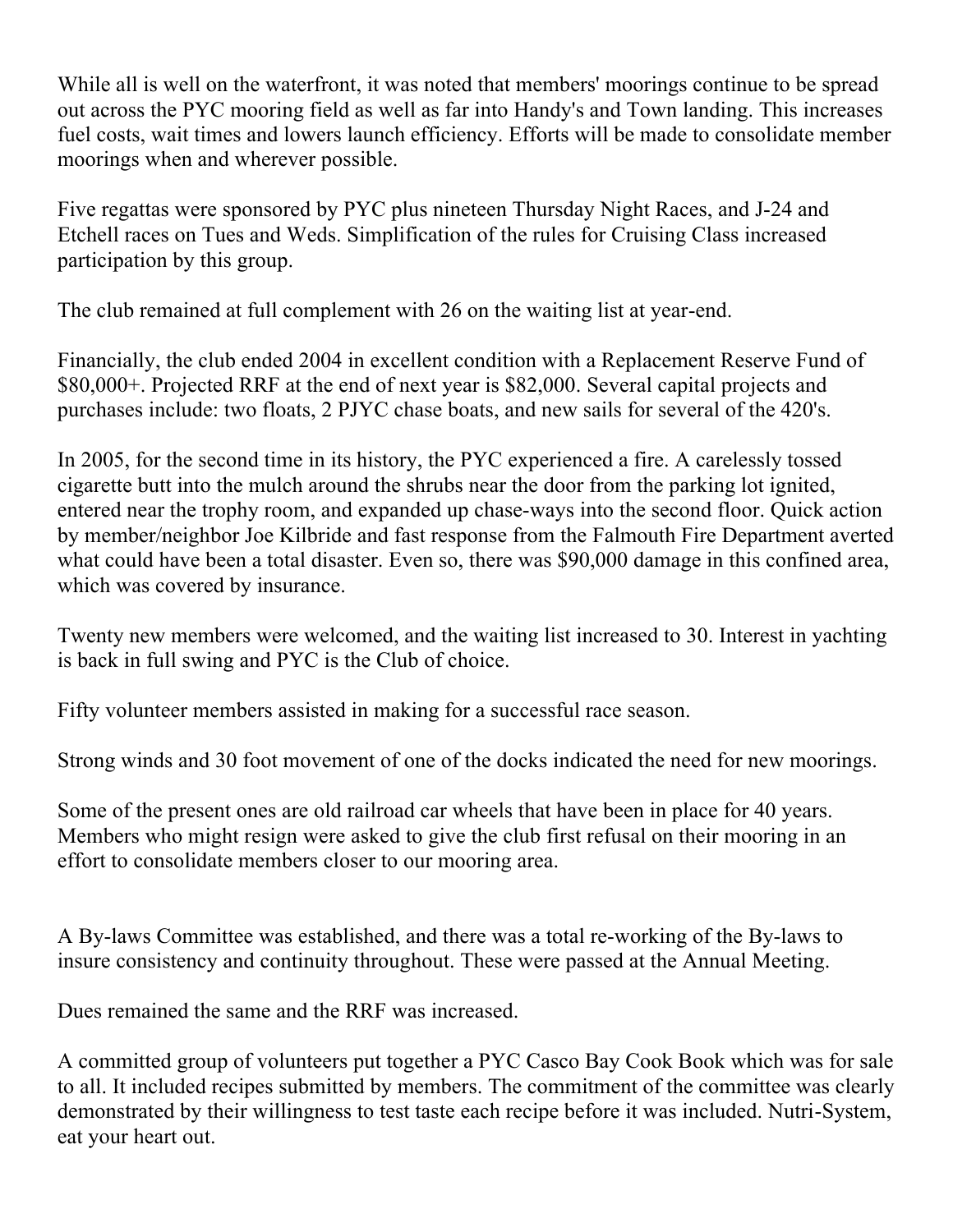2006 was less eventful for House & Ground and Waterfront than the prior year (no fire and no major storm damage). Twenty new members joined, and 26 applicants remained on the waiting list.

Income from the sale of the cookbook would provide necessary funding to help dampen sound in the great room.

The club reported net income over expenses of \$32,000 with 10% of that coming from the dining room. The Board was commended for its focus and sound financial management over the past several years.

Inflation over the last three years and increased fuel costs resulted in a minor dues increase of \$20/year. It can be noted that most members "spill that much in a year."

During this period, it was decided that all programs (Cruise, Race, Entertainment, Dining, etc.) become self-sufficient. Income for event participation had to cover expenses. Members' dues would be used for infrastructure, capital improvements, general operating expense and staff salaries.

Long-time member, PC and Club Historian, H. Bud Singer sadly "crossed the bar" in 2007 after a courageous many year battle with cancer. He never lost his spirit or sense of humor. His typical response to "Good to see you" was "Good to be seen".

Membership was full and 36 applications were on the waiting list.

Winter storms caused severe damage to the waterfront requiring a DEP permit for repairs. Much of the club house was re-shingled, new roof shingles installed and new decking on the decks planned for the Spring of 2008. It was also noted that the dock house is in sad shape and may need replacement in 2008.

GMORA awarded PYC with the Best Run Regatta of the Year for hosting of the PHRF Championships.

The Club is in excellent financial condition with a y/e cash balance of \$150,000 (\$115,000 in the reserve fund) and a y/e net income of \$21,000. Capital improvements of \$98,0000 were made in a variety of areas.

In place of a recommended \$100 dues increase a two year assessment was passed to cover the costs of 2008 planned capital improvements.

A minor by-law change regarding the Nominating committee was passed.